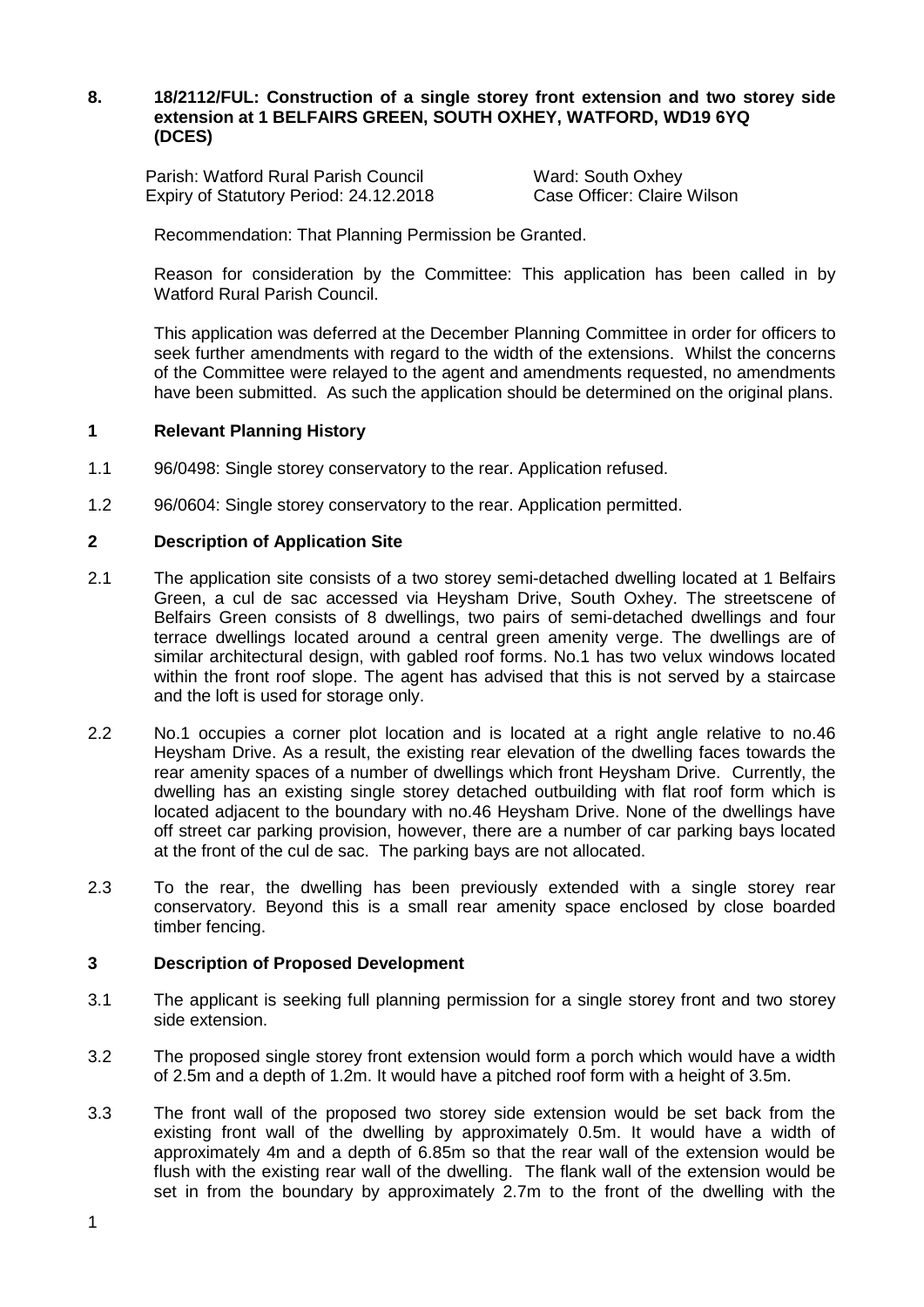distance reducing to 1.8m to the rear due to the splayed nature of the boundary. The two storey extension would have a gabled roof form with the ridge of the extension being set down from the ridge of the existing dwelling.

- 3.4 Amended plans have been received during the course of the application.
	- The ground floor element of the two storey side extension is now set back from the main front wall of the dwelling by 0.5m. This results in the removal of the single storey front extension;
	- The proposed first floor extension is now set back from the front elevation of the dwelling by 0.5m rather than the 1m previously indicated;
	- The width of the extension has been reduced to 4m from approximately 4.4m;
	- Neighbours have been re-consulted for a period of ten days on the amended plans.

## **4 Consultation**

#### **4.1 Statutory Consultation**

#### 4.1.1 Watford Rural Parish Council: [Objection]

We believe that this proposed plan fails under policy "DM13 Parking" of the Local Plan, as it clearly states in Appendix 5 under C3 Residential that 4 bedroom properties must have three assigned spaces within the curtilage. Due to the severe parking issues currently experienced in the area Watford Rural Parish Council will contend that any development which adds to the parking issues will make the area deteriorate over time as more and more spaces are needed for these large extensions, meaning more and more visitors and household members park in the road causing issues to pedestrian and motorists alike which then causes failures under CP10 (I) of the TRDC's Local Development Framework -Core Strategy Document where it states that a development must make "adequate provision for all users, including car and other vehicle parking, giving priority to people with mobility difficulties, pedestrians, cyclists and equestrians"

We also would like to point out that currently for 8 houses there are 12 spaces which again falls under the suggested limit for three bed already. This can only lead to more congestion and danger to public and vehicles navigating the area.

We respectfully ask this to be pulled into to planning committee and ask TRDC councillors to finally put a stop to these types of conversion ongoing.

Finally, please note that our submission is in respect of the proposed development. While we have taken every effort to present accurate information for your consideration, as we are not a decision maker or statutory consultee, we cannot accept any responsibility for unintentional errors or omissions and you should satisfy yourselves on any facts before reaching your decision.

4.1.2 National Grid: No comments received.

# **4.2 Public/Neighbour Consultation**

- 4.2.1 Number consulted: 15 No of responses received: 2
- 4.2.2 Site Notice: Not applicable Press notice: Not applicable
- 4.2.3 Summary of Responses: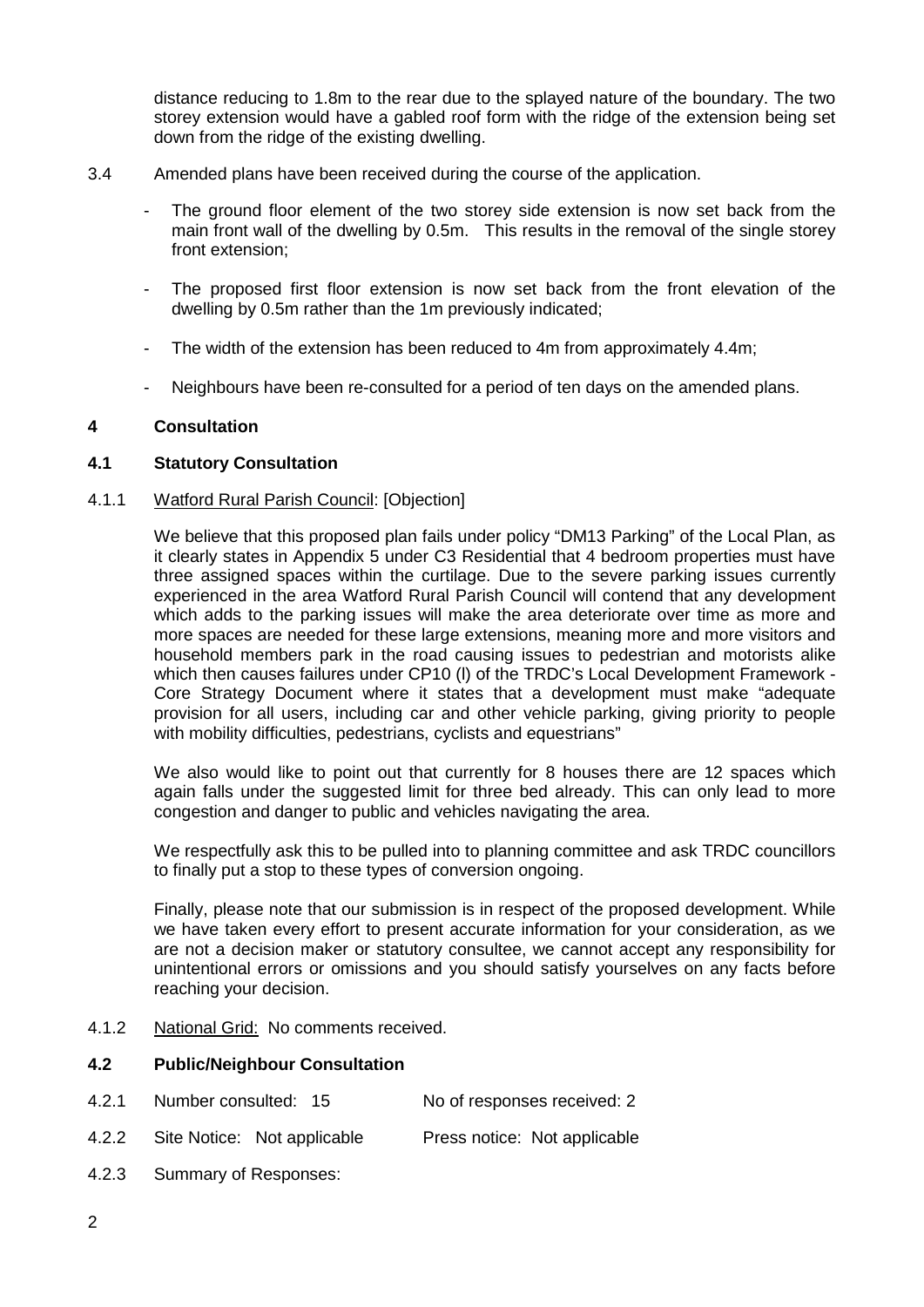- The first floor side extension will severely restrict the natural daylight and sunlight to my garden;
- Result in overdevelopment;
- Invasion of privacy, overlooking directly to my garden;
- In accordance with Article 8 and Part II The First Protocol, Article 1 'Protection of Property'; the proposed planning application will infringe on my human rights;
- View of the natural landscape will be lost, thus not allowing me to enjoy my garden and natural environment;
- Will not be in keeping with surroundings;
- No objection to one storey- object to the second floor.
- 4.2.4 The material planning considerations are addressed in the analysis below.

## **5 Reason for Delay**

5.1 Deferred to seek amendments.

## **6 Relevant Planning Policy, Guidance and Legislation**

#### 6.1 National Planning Policy Framework and National Planning Practice Guidance

On 24 July 2018 the new National Planning Policy Framework was published. This is read alongside the National Planning Practice Guidance (NPPG). The determination of planning applications is made mindful of Central Government advice and the Local Plan for the area. It is recognised that Local Planning Authorities must determine applications in accordance with the statutory Development Plan, unless material considerations indicate otherwise, and that the planning system does not exist to protect the private interests of one person against another. The 2018 NPPF is clear that "existing policies should not be considered out-of-date simply because they were adopted or made prior to the publication of this Framework. Due weight should be given to them, according to their degree of consistency with this Framework".

The NPPF states that 'good design is a key aspect of sustainable development, creates better places in which to live and work and helps make development acceptable to communities'. The NPPF retains a presumption in favour of sustainable development. This applies unless any adverse impacts of a development would 'significantly and demonstrably' outweigh the benefits.

# 6.2 The Three Rivers Local Plan

The application has been considered against the policies of the Local Plan, including the Core Strategy (adopted October 2011), the Development Management Policies Local Development Document (adopted July 2013) and the Site Allocations Local Development Document (adopted November 2014) as well as government guidance. The policies of Three Rivers District Council reflect the content of the NPPF.

The Core Strategy was adopted on 17 October 2011 having been through a full public participation process and Examination in Public. Relevant policies include Policies CP1, CP9, CP10 and CP12.

The Development Management Policies Local Development Document (DMLDD) was adopted on 26 July 2013 after the Inspector concluded that it was sound following Examination in Public which took place in March 2013. Relevant policies include DM1, DM6, DM13 and Appendices 2 and 5.

#### 6.3 Other

The Community Infrastructure Levy (CIL) Charging Schedule (adopted February 2015).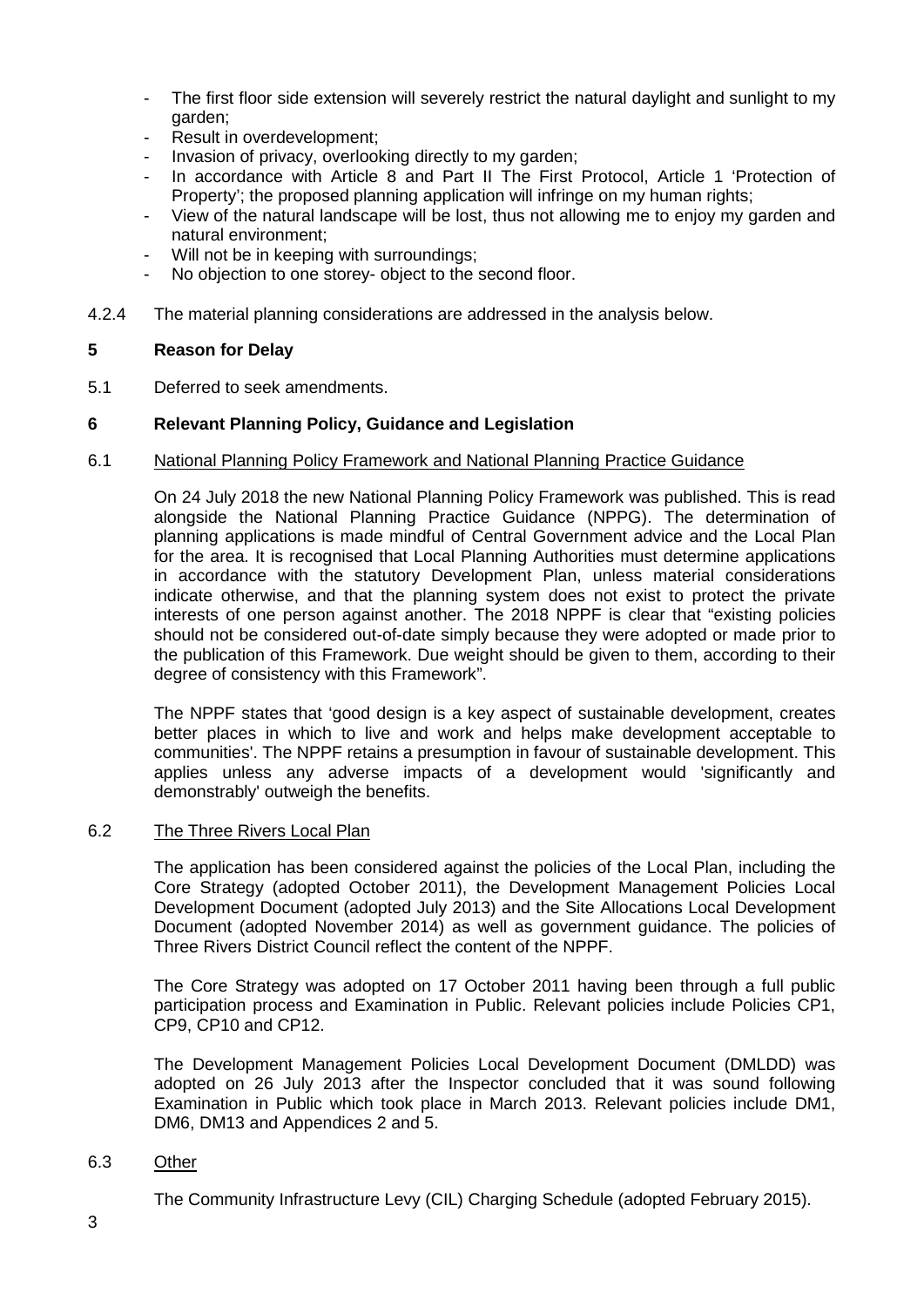The Localism Act received Royal Assent on 15 November 2011. The growth and Infrastructure Act achieved Royal Assent on 25 April 2013.

The Wildlife and Countryside Act 1981 (as amended), the Conservation of Habitats and Species Regulations 2010, the Natural Environment and Rural Communities Act 2006 and the Habitat Regulations 1994 may also be relevant.

# **7 Planning Analysis**

# 7.1 Impact on Character and Street Scene

- 7.1.1 Policy CP1 of the Core Strategy (adopted October 2011) seeks to promote buildings of a high enduring design quality that respect local distinctiveness and Policy CP12 of the Core Strategy (adopted October 2011) relates to design and states that in seeking a high standard of design the Council will expect development proposals to 'have regard to the local context and conserve or enhance the character, amenities and quality of an area'. Development should make efficient use of land but should also respect the 'distinctiveness of the surrounding area in terms of density, character, layout and spacing, amenity, scale, height, massing and use of materials'; 'have regard to the local context and conserve or enhance the character, amenities and quality of an area' and 'incorporate visually attractive frontages to adjoining streets and public spaces'.
- 7.1.2 Policy DM1 and Appendix 2 of the Development Management Policies LDD sets out that; *'few properties are designed to incorporate extensions, therefore any additions built need to take into consideration their effect on neighbouring properties and their visual impact generally. Oversized, unattractive and poorly sited additions can result in loss of light and outlook for neighbours and detract from the character and appearance of the original property and the general streetscene'.*
- 7.1.3 The original plans indicated that the proposed single storey front extension would project forward of the original dwelling by 1.2m for a width of approximately 6.8m and would be set approximately 0.2m from the flank boundary. Due to the narrower nature of the boundary at the frontage and the projection forward of the dwelling, concern was raised that the extension would have appeared excessive in width and prominent when viewed from the site frontage. As a result, amended plans have been received reducing the ground floor front extension. The plans now include a subordinate front porch extension which would be located away from both flank boundaries. There are other examples of front porches within the vicinity and therefore it is not considered that this element would result in significant harm to the streetscene.
- 7.1.4 A two storey side extension is also proposed. Concern was raised with regard to the original plans as the extension appeared wide at 4.4m, particularly when considered with regard to the splayed nature of the flank boundary and the corner plot location of the site. In response amended plans have been received which reduce the width of the two storey side extension by 0.4m to a width of 4m. In addition, the extension would be set back from the front wall of the dwelling by 0.5m with the roof form being set down from the roof of the main dwelling, such that it appears subordinate. It is considered that all these factors would minimise the prominence of the proposed extension. With regard to the spacing to the boundary, Appendix 2 of the Development Management Policies LDD advises that first floor element of a two storey side extension should be set in from the boundary by 1.2m to prevent a terracing effect. In this case the proposed two storey side extension would be set in from the boundary by approximately  $1.8m - 2.7m$  due to the splayed boundary, therefore complying with the distance set out in Appendix 2. It is acknowledged that when viewed from the site frontage, that the extension would appear to be set in closer proximity to the boundary due to the splayed nature of the boundary. However, when viewed from Heysham Drive an appropriate degree of spacing would be retained. It is therefore considered that by reason of the proposed amendments that the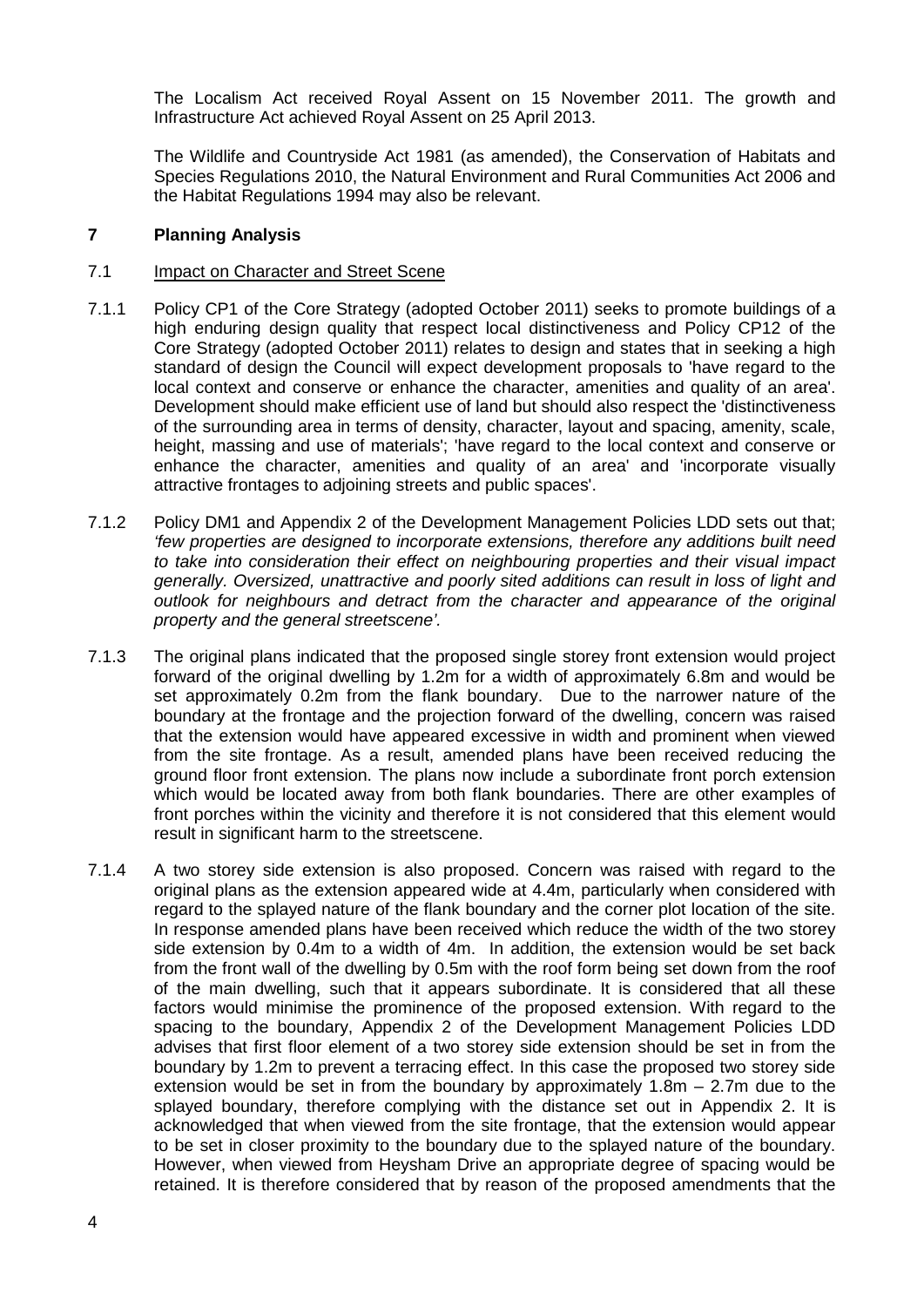extensions would not result in significant harm to the character and appearance of the host dwelling or area to justify refusal. To ensure that the extensions would appear as a sympathetic form of development, a condition shall be added requiring the use of matching materials.

7.1.5 In summary, given the amendments received, the development is considered to be acceptable and in accordance with Policies CP1 and CP12 of the Core Strategy and Policy DM1 and Appendix 2 of the Development Management Policies LDD

# 7.2 Impact on amenity of neighbours

- 7.2.1 Policy CP12 of the Core Strategy states that the 'Council will expect all development proposals to protect residential amenities by taking into account the need for adequate levels and disposition of privacy, prospect, amenity and garden space'. Appendix 2 of the Development Management Policies LDD states that 'oversized, unattractive, and poorly sited development can result in loss of light and outlook for neighbours and detract from the character and appearance of the streetscene'.
- 7.2.2 The proposed front porch would be set in from the boundary with the adjoining neighbour by approximately 3.9m, therefore it is not considered that the extension would result in harm to this neighbour. The two storey side extension would also not result in significant harm to this neighbour as it would be screened by the existing dwelling.
- 7.2.3 No.1 Belfairs Green occupiers a corner plot location adjacent to Heysham Drive. The dwelling is set a right angle to no.46 Heysham Drive, such that the rear elevation of the dwelling faces towards the rear amenity spaces of 46 and 44 Heysham Drive. It is acknowledged that the proposed extensions would be readily visible and would close the gap at first floor level which currently exists. However, the rear wall of the extension would be set a minimum of 1.8m from the boundary with no.46 and in addition the rear wall of the extension would be flush with the rear wall of the existing dwelling which further minimises the impact of the extensions. As such, it is not considered that it would result in increased harm to justify refusal in this regard.
- 7.2.4 Neighbours have objected stating that the development would result in loss of light to the rear gardens and a loss of view of the natural environment. The extensions would be located to the west of the rear amenity spaces serving these neighbours, and therefore it is acknowledged that there would be some loss of light later in the day as a result of the development, however, this would not be so significant to justify refusal particularly given the existing relationship between the dwellings. In addition, the extension would not project beyond the rear wall of the existing dwelling and would be subordinate to the main roof form which would further minimise harm. With regard to loss of view, this is not a material planning consideration.
- 7.2.5 Concern has also been raised with regard to overlooking. It is acknowledged that two windows additional windows would be located at first floor level, however, the plans indicate that both windows would serve non habitable rooms (an en-suite bathroom and a dressing room) and therefore can be conditioned to be obscure glazed and top vent opening only. Therefore this would prevent harm to neighbouring properties. In addition, a condition shall be added preventing the installation of any further windows to the rear or flank elevation of the extension.
- 7.2.6 The rear boundary of the site adjoins the flank boundary with no.42 Heysham Drive. Again it is acknowledged that the spacing to the boundary that exists would be lost, however, the extension would project no further rearwards than existing. It is not considered that the proposed development would result in significant harm relative to the existing situation.
- 7.2.7 There would be no impact to neighbours opposite due to the separation by the highway.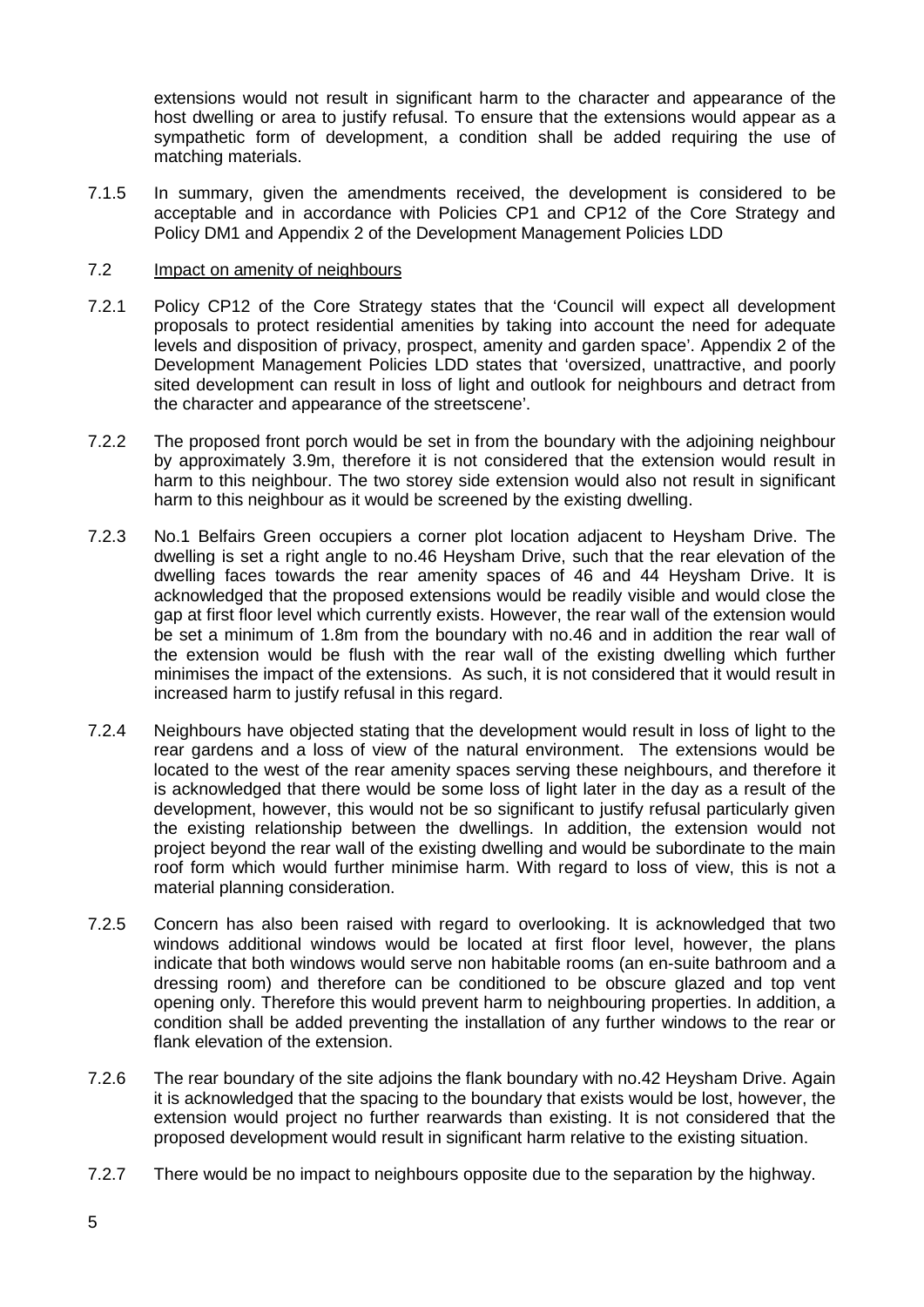- 7.2.8 In summary, given the amendments made and subject to conditions, the development is considered to be acceptable and in accordance with Policies CP1 and CP12 of the Core Strategy and Policy DM1 and Appendix 2 of the Development Management Policies LDD.
- 7.3 Amenity Space Provision for future occupants
- 7.3.1 Appendix 2 of the Development Management Policies LDD advises that a four bedroom dwelling should have 105square metres of amenity space. In this case, the dwelling has an existing useable amenity space of 95square metres. The proposed development would not encroach into the useable area by reason of the siting of the extension, however, due to the increase in bedrooms there would be an increased shortfall. However, given the existing situation, it is not considered that this shortfall would result in such increased harm to justify refusal.

## 7.4 Wildlife and Biodiversity

- 7.4.1 Section 40 of the Natural Environment and Rural Communities Act 2006 requires Local Planning Authorities to have regard to the purpose of conserving biodiversity. This is further emphasised by regulation 3(4) of the Habitat Regulations 1994 which state that Councils must have regard to the strict protection for certain species required by the EC Habitats Directive.
- 7.4.2 The protection of biodiversity and protected species is a material planning consideration in the assessment of applications in accordance with Policy CP9 of the Core Strategy (adopted October 2011) and Policy DM6 of the DMLDD. National Planning Policy requires Local Authorities to ensure that a protected species survey is undertaken for applications that may be affected prior to determination of a planning application.
- 7.4.3 The application has been submitted with a Biodiversity Checklist and sets out that there would be no impact on any protected species as a result of the development. However, given the development would affect the roofspace, an informative shall be added reminding the applicant what to do if bats are found to be present during the course of the development.
- 7.5 Trees and Landscaping
- 7.5.1 No significant trees or areas of landscaping would be affected as a result of the development
- 7.6 Highways, Access and Parking
- 7.6.1 Policy DM13 and Appendix 5 of the Development Management Policies LDD relate to access and car parking. Watford Rural Parish Council have raised concern regarding the lack of car parking.
- 7.6.2 Appendix 5 sets out that a three bedroom dwelling requires two off street car parking spaces whilst a four bedroom dwelling would require three. The existing dwelling has no off street car parking and due to the siting of the dwelling, it would not be possible to create any provision for off street car parking. As such, there is an existing shortfall of 2 spaces. Watford Rural Parish Council have raised significant concerns stating that there are currently 8 dwellings with 12 spaces available within the cul de sac. The development would therefore lead to more congestion and danger. These concerns are acknowledged, however, it is not considered that an increase of one bedroom which would increase the shortfall by 1 space, would result in such increased harm to justify refusal. Furthermore, the existing bays are not allocated and there are further bays within the area that can be used by residents and visitors to the site.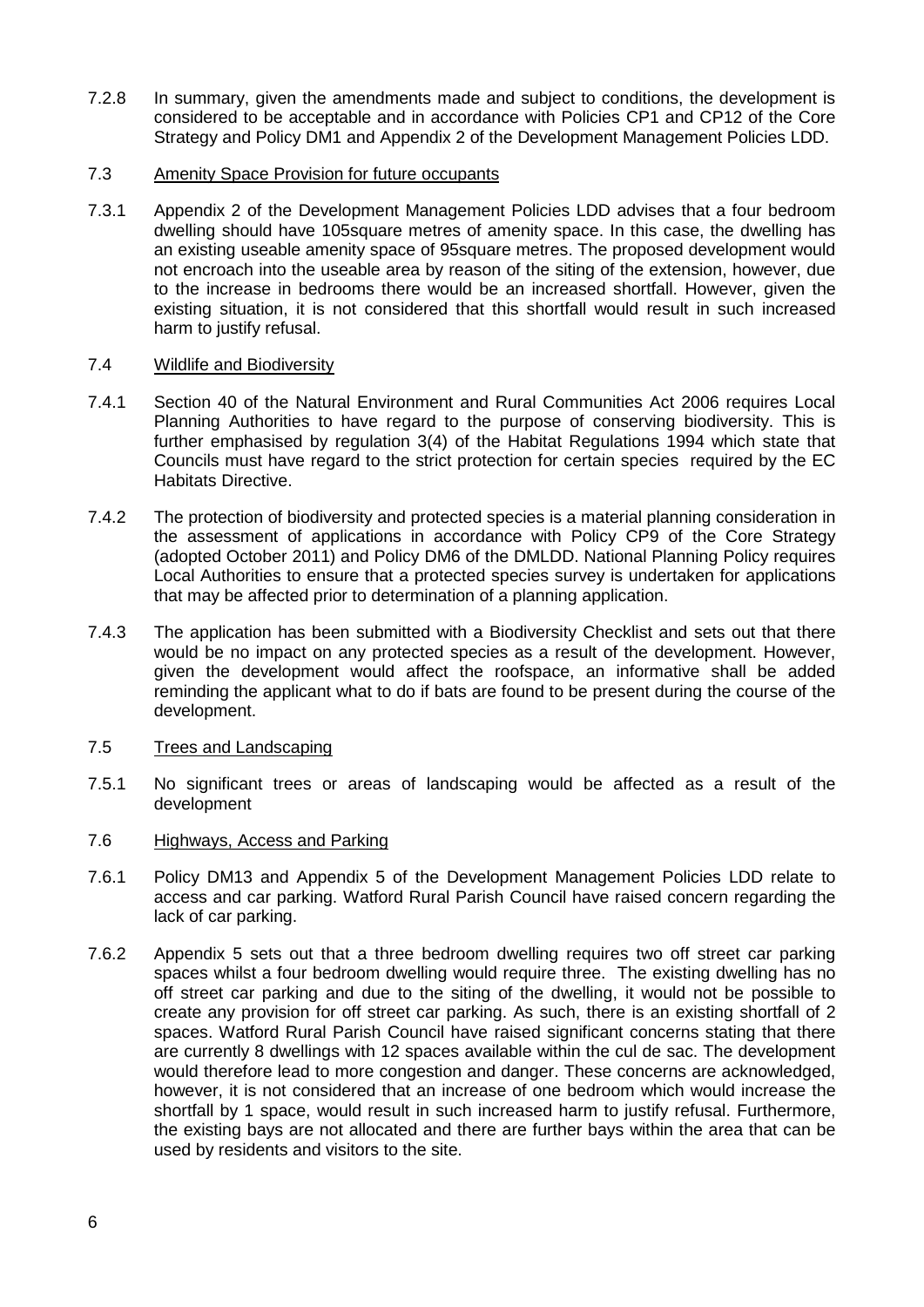7.6.3 On balance, it is not considered that given the existing shortfall, that the development would exacerbate the situation to any significant degree to justify refusal on this basis. The development is considered acceptable.

# **8 Recommendation**

- 8.1 That PLANNING PERMISSION BE GRANTED subject to the following conditions
	- C1 The development hereby permitted shall be begun before the expiration of three years from the date of this permission.

Reason: In pursuance of Section 91(1) of the Town and Country Planning Act 1990 and as amended by the Planning and Compulsory Purchase Act 2004.

C2 The development hereby permitted shall be carried out in accordance with the following approved plans:

TRDC 001 (Location Plan), Proposed Block Plan Rev A, PL01 A, PL02 A, PL03 A,

PL04 A.

Reason: For the avoidance of doubt, in the proper interests of planning and visual amenities; in accordance with Policies CP1, CP9, CP10 and CP12; of the Core Strategy (adopted October 2011) and Policies DM1, DM6, DM13 and Appendices 2 and 5 of the Development Management Policies LDD (adopted July 2013).

C3 Unless specified on the approved plans, all new works or making good to the retained fabric shall be finished to match in size, colour, texture and profile those of the existing building.

Reason: To ensure that the external appearance of the building is satisfactory in accordance with Policies CP1 and CP12 of the Core Strategy (adopted October 2011) and Policy DM1 and Appendix 2 of the Development Management Policies LDD (adopted July 2013).

C4 Notwithstanding the provisions of the Town and Country Planning (General Permitted Development) Order 2015 (or any other revoking and re-enacting that order with or without modification), no windows/dormer windows or similar openings [other than those expressly authorised by this permission] shall be constructed in the elevations or roof slopes of the extension/development hereby approved

Reason: To safeguard the residential amenities of neighbouring properties in accordance with Policies CP1 and CP12 of the Core Strategy (adopted October 2011) and Policy DM1 and Appendix 2 of the Development Management Policies LDD (adopted July 2013).

C5 Before the first occupation of the building/extension hereby permitted the first floor window(s) in the rear wall of the extension shall be fitted with purpose made obscured glazing and shall be top level opening only at 1.7m above the floor level of the room in which the window is installed. The window(s) shall be permanently retained in that condition thereafter.

Reason: To safeguard the amenities of the occupiers of neighbouring residential properties in accordance with Policies CP1 and CP12 of the Core Strategy (adopted October 2011) and Policy DM1 and Appendix 2 of the Development Management Policies LDD (adopted July 2013).

#### 8.2 **Informatives**:

I1 With regard to implementing this permission, the applicant is advised as follows:

All relevant planning conditions must be discharged prior to the commencement of work. Requests to discharge conditions must be made by formal application. Fees are £116 per request (or £34 where the related permission is for extending or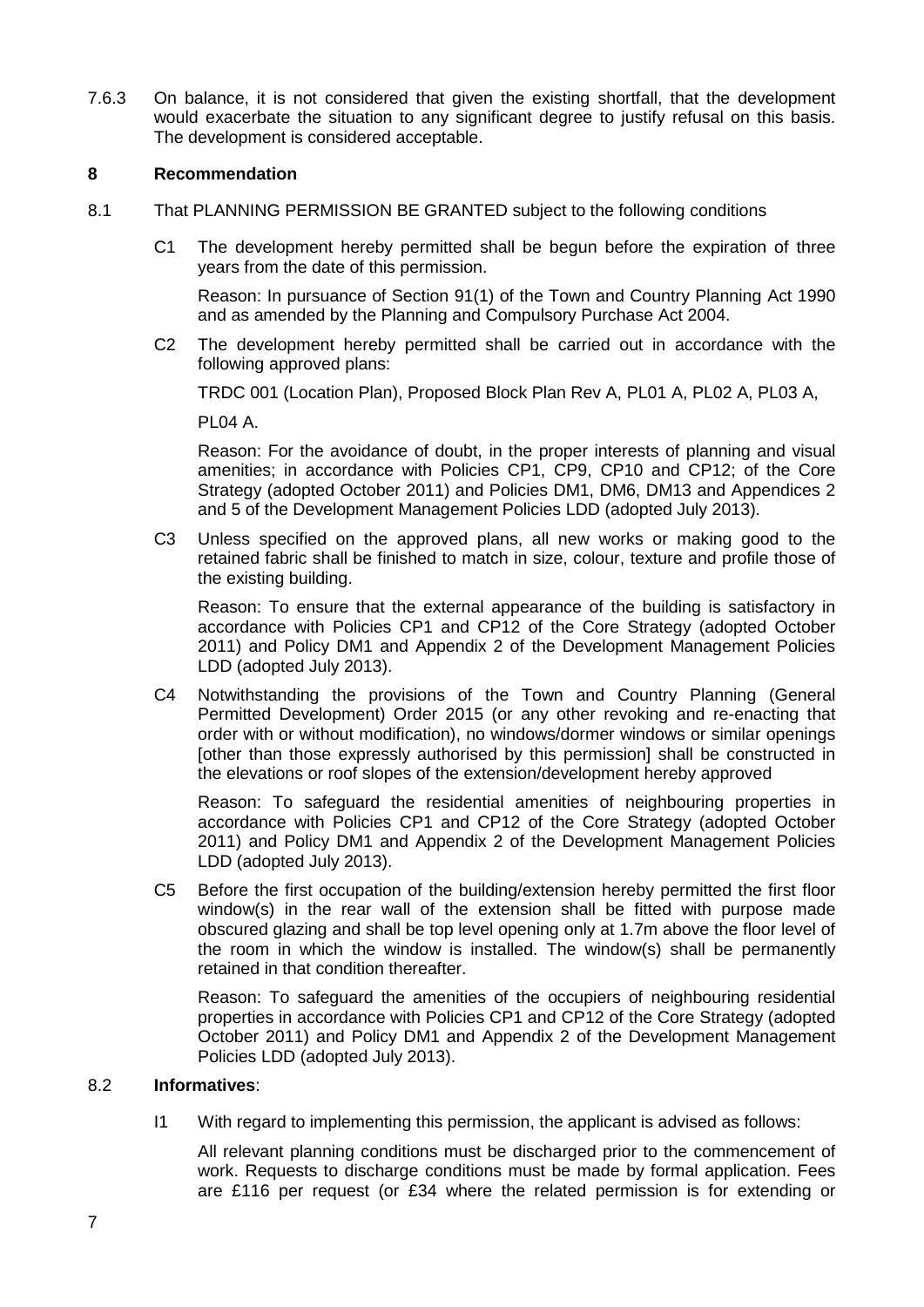altering a dwellinghouse or other development in the curtilage of a dwellinghouse). Please note that requests made without the appropriate fee will be returned unanswered.

There may be a requirement for the approved development to comply with the Building Regulations. Please contact Hertfordshire Building Control (HBC) on 0208 207 7456 or at buildingcontrol@hertfordshirebc.co.uk who will be happy to advise you on building control matters and will protect your interests throughout your build project by leading the compliance process. Further information is available at www.hertfordshirebc.co.uk.

Community Infrastructure Levy (CIL) - Your development may be liable for CIL payments and you are advised to contact the CIL Officer for clarification with regard to this. It is a requirement under Regulation 67 (1), Regulation 42B(6) (in the case of residential annexes or extensions), and Regulation 54B(6) (for self-build housing) of The Community Infrastructure Levy Regulations 2010 (As Amended) that a Commencement Notice (Form 6) is submitted to Three Rivers District Council as the Collecting Authority no later than the day before the day on which the chargeable development is to be commenced. DO NOT start your development until the Council has acknowledged receipt of the Commencement Notice. Failure to do so will mean you will lose the right to payment by instalments (where applicable), lose any exemptions already granted, and a surcharge will be imposed.

Care should be taken during the building works hereby approved to ensure no damage occurs to the verge or footpaths during construction. Vehicles delivering materials to this development shall not override or cause damage to the public footway. Any damage will require to be made good to the satisfaction of the Council and at the applicant's expense.

Where possible, energy saving and water harvesting measures should be incorporated. Any external changes to the building which may be subsequently required should be discussed with the Council's Development Management Section prior to the commencement of work.

- I2 The applicant is reminded that the Control of Pollution Act 1974 allows local authorities to restrict construction activity (where work is audible at the site boundary). In Three Rivers such work audible at the site boundary, including deliveries to the site and running of equipment such as generators, should be restricted to 0800 to 1800 Monday to Friday, 0900 to 1300 on Saturdays and not at all on Sundays and Bank Holidays.
- I3 The Local Planning Authority has been positive and proactive in its consideration of this planning application, in line with the requirements of the National Planning Policy Framework and in accordance with the Town and Country Planning (Development Management Procedure) (England) Order 2015. The Local Planning Authority suggested modifications to the development during the course of the application and the applicant submitted amendments which result in a form of development that maintains/improves the economic, social and environmental conditions of the District.
- I4 Bats are protected under domestic and European legislation where, in summary, it is an offence to deliberately capture, injure or kill a bat, intentionally or recklessly disturb a bat in a roost or deliberately disturb a bat in a way that would impair its ability to survive, breed or rear young, hibernate or migrate, or significantly affect its local distribution or abundance; damage or destroy a bat roost; possess or advertise/sell/exchange a bat; and intentionally or recklessly obstruct access to a bat roost.

If bats are found all works must stop immediately and advice sought as to how to proceed from either of the following organisations: